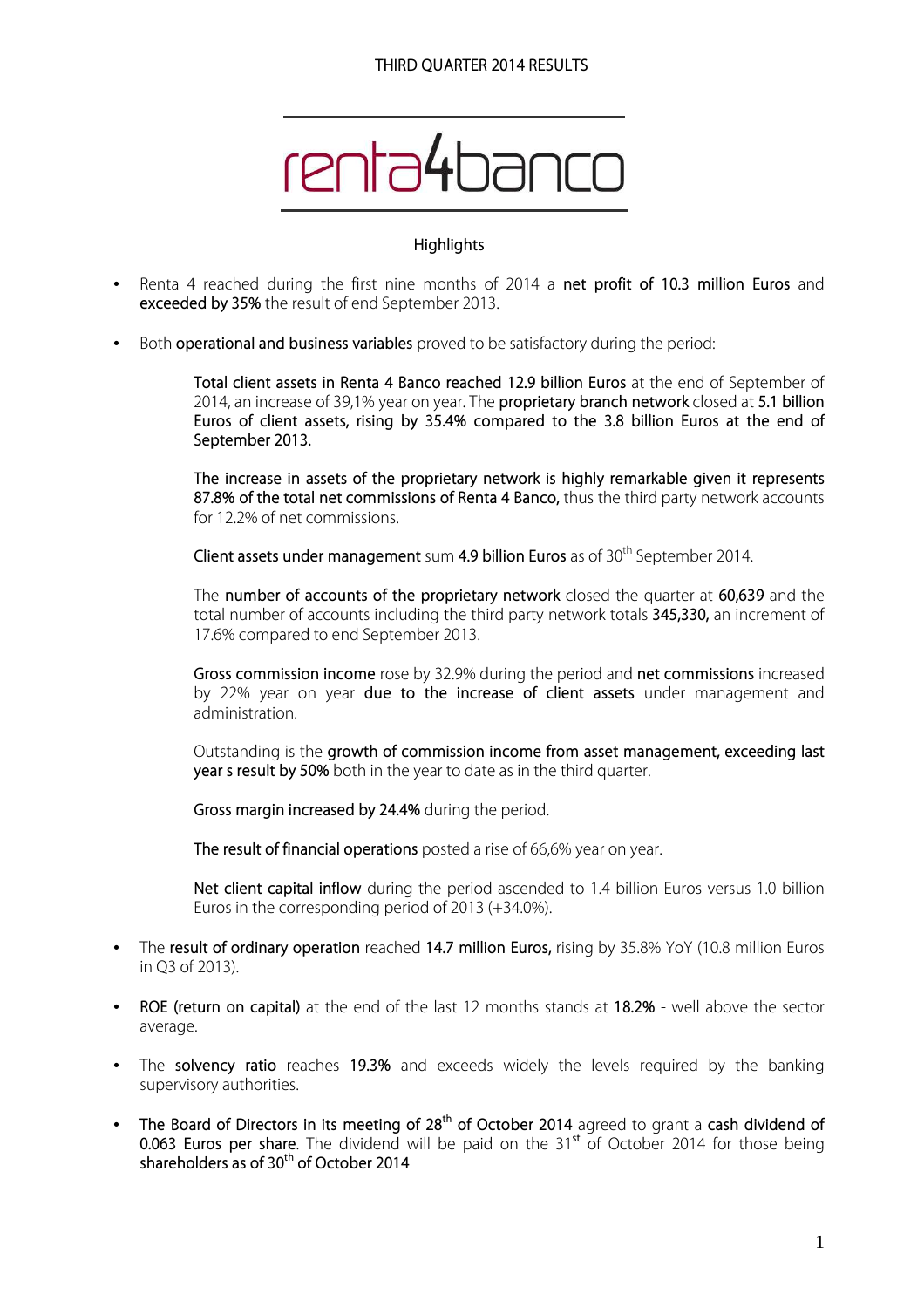# **Main figures**

| Operative data                                 | Sept. 14    | Sept. 13    | %            |
|------------------------------------------------|-------------|-------------|--------------|
| Nº Clients                                     | 345,330     | 293,655     | 17.6%        |
| <b>Proprietary Network</b>                     | 60,639      | 53,293      | 13.8%        |
| <b>Third Part Networks</b>                     | 284,691     | 240,362     | 18.4%        |
| Total Assets (Euro million)                    | 12,907      | 9,279       | 39.1%        |
| Exchanges                                      | 6,708       | 5,065       | 32.4%        |
| Investment Funds (proprietary and third party) | 2,939       | 1,740       | 68.9%        |
| <b>Pension Funds</b>                           | 1,956       | 1,438       | 36.0%        |
| SICAVs and SIL                                 | 629         | 488         | 28.9%        |
| Others                                         | 675         | 548         | 23.4%        |
| Asset Proprietary Network(mn Euros)            | 5,096       | 3,763       | 35.4%        |
| Assets Third Party Networks (mn Euros)         | 7,811       | 5,516       | 41.6%        |
| Financials (Euro thousand)                     |             |             |              |
| <b>Commission Income</b>                       | 75,944      | 57.123      | 32,9%        |
| <b>Financial Margin</b>                        | 4,720       | 4.760       | $-0,8%$      |
| <b>Result of Financial Operations</b>          | 6,497       | 3.899       | 66,6%        |
| Cost of Operation                              | 33,506      | 28.003      | 19,7%        |
| <b>Gross Margin</b>                            | 47,862      | 38.475      | 24,4%        |
| <b>Result of Ordinary Activity</b>             | 14,690      | 10.818      | 35,8%        |
| <b>Net Profit</b>                              | 10,304      | 7.653       | 34,6%        |
| <b>EPS</b>                                     | 0.253       | 0.188       | 34.6%        |
| <b>Employees</b>                               |             |             |              |
| Staff (period average)                         | 381         | 333         | 14.4%        |
| Branch Network (Latam)                         | 208 (25)    | 183 (15)    | 13.7%        |
| Central services                               | 173         | 150         | 15.3%        |
| Nº Offices                                     | 60          | 58          |              |
| <b>The Share</b>                               |             |             |              |
| Ticker (Reuters/Bloomberg/Adrs)                | RTA4.MA     | RTA4.MA     | <b>RSVXY</b> |
| Quote $(\epsilon)$                             | 5.39        | 4.68        | 15.2%        |
| Capitalization $(E)$                           | 219,336,364 | 190,444,190 | 15.2%        |
| Nº Issued Shares                               | 40,693,203  | 40,693,203  |              |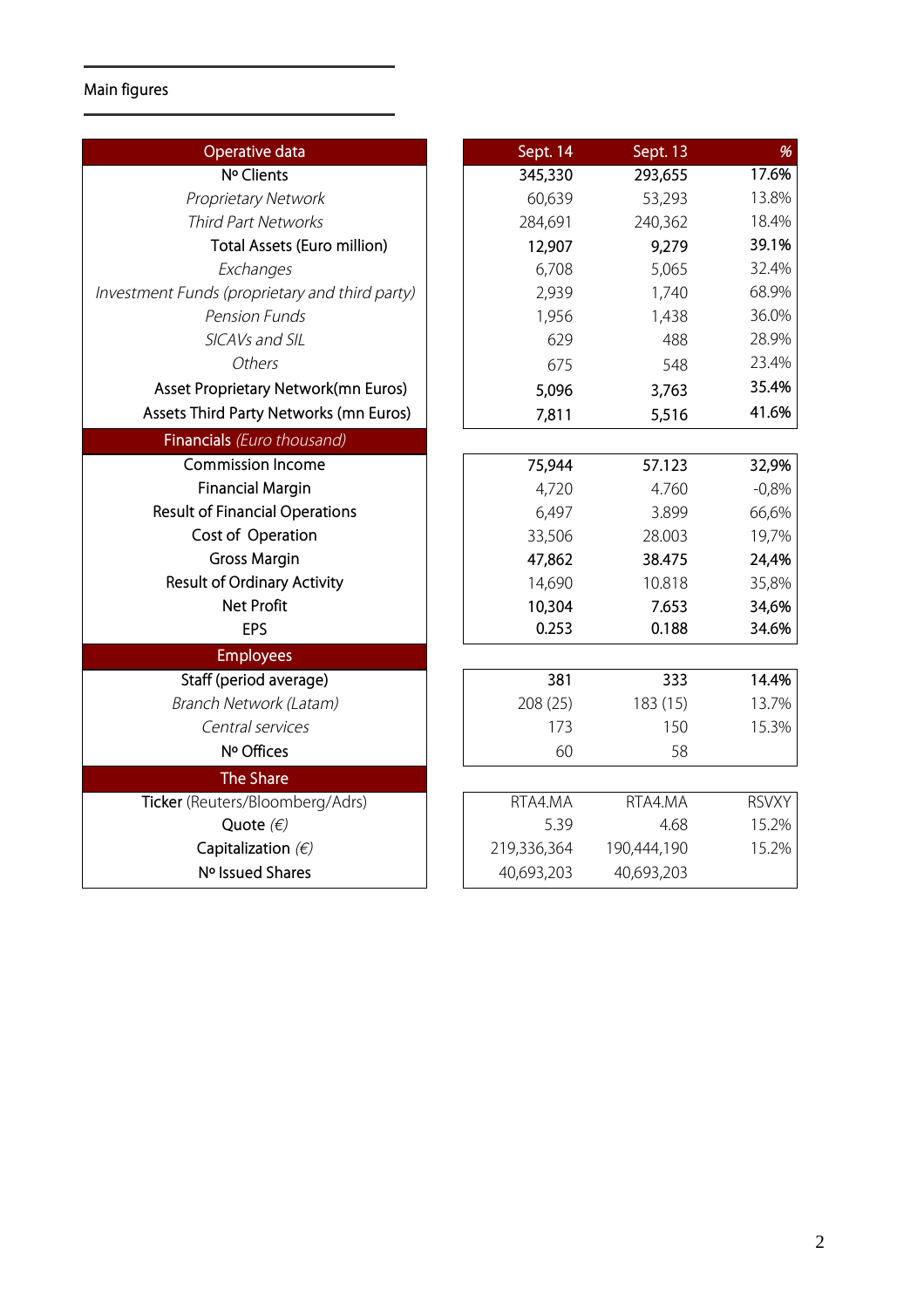#### **Consolidated Profit and Loss account**

|                                                                          | THIRD QUARTER 2014 | THIRD QUARTER 2013 | % variation | ACCRUED 30/09/2014 | ACCRUED 30/09/2013 | % variation |
|--------------------------------------------------------------------------|--------------------|--------------------|-------------|--------------------|--------------------|-------------|
| Interest and similar income                                              | 1.839              | 2.263              | $-18.7%$    | 6.013              | 7.036              | $-14,5%$    |
| Interest expense and similar charges                                     | $-218$             | $-714$             | $-69.5%$    | $-1.293$           | $-2.276$           | $-43,2%$    |
| Net Interest Income                                                      | 1.621              | 1.549              | 4,6%        | 4.720              | 4.760              | $-0,8%$     |
| Return on equity instruments                                             | 49                 | 75                 | $-34.7%$    | 129                | 215                | $-40,0%$    |
| Share of profit (loss) of entities accounted for using the equity method | $-218$             | $-51$              | 327.59      | $-533$             | $-493$             | 8,1%        |
| Fee and commission income                                                | 24.575             | 19.465             | 26,3%       | 75.944             | 57.123             | 32,9%       |
| Fee and commission expenses                                              | $-12.363$          | $-9.949$           | 24,3%       | $-39.566$          | $-27.303$          | 44,9%       |
| Gains or losses on financial assets and liabilities (net)                | 1.429              | 1.424              | 0,4%        | 6.497              | 3.899              | 66,6%       |
| Exchange differences (net)                                               | 460                | 311                | 47.9%       | 1.25               | 771                | 62,3%       |
| Other operating income                                                   | 6 <sup>c</sup>     | 58                 | 19.09       | 222                | 300                | $-26,0%$    |
| Other operating expenses                                                 | $-263$             | $-247$             | 6,5%        | $-802$             | $-797$             | 0,6%        |
| <b>Gross Margin</b>                                                      | 15.359             | 12.635             | 21,6%       | 47.862             | 38.475             | 24,4%       |
| Administrative expenses:                                                 | $-9.568$           | $-7.718$           | 24,0%       | $-29.865$          | $-24.958$          | 19,7%       |
| a) Personnel expensesl                                                   | $-5.536$           | $-4.647$           | 19.1%       | $-17.786$          | $-14.61$           | 21,7%       |
| b) Other administrative expenses                                         | $-4.032$           | $-3.07$            | 31.3%       | $-12.079$          | $-10.347$          | 16,7%       |
| Depreciation and amortisation                                            | $-1.015$           | $-782$             | 29,8%       | $-2.839$           | $-2.248$           | 26,3%       |
| Provision expenses (net)                                                 | 47                 | $-160$             | $-129.49$   | 47                 | 32                 | 46,9%       |
| Impairment losses on financial assets (net)                              | $-125$             | 241                | $-151,9%$   | $-515$             | $-483$             | 6,6%        |
| <b>Operating Profit</b>                                                  | 4.698              | 4.216              | 11.4%       | 14.690             | 10.818             | 35,8%       |
| PROFIT (LOSS) BEFORE TAX                                                 | 4.698              | 4.216              | 11,4%       | 14.690             | 10.818             | 35,8%       |
| Tax on profit                                                            | $-1.458$           | $-1.344$           | 8,5%        | $-4.386$           | $-3.165$           | 38,6%       |
| PROFIT FOR THE YEAR FROM CONTINUING OPERATIONS                           | 3.240              | 2.872              | 12.8%       | 10.304             | 7.653              | 34,6%       |
| <b>CONSOLIDATED PROFIT (LOSS) FOR THE YEAR</b>                           | 3.240              | 2.872              | 12,8%       | 10.304             | 7.653              | 34,6%       |
| a) Profit (loss) attributed to the parent                                | 3.194              | 2.807              | 13.8%       | 10.162             | 7.525              | 35,0%       |
| b) Profit (loss) attributed to minority interests                        | 46                 | 65                 | $-29,2%$    | 142                | 128                | 10,9%       |

Euro thousand

#### **Operational data**

#### · **Third Quarter 2014 (July-September)**

The **consolidated net profit** of the third quarter stood at 3.24 million Euros **exceeding by 13%** the 2.87 million Euros of the **same period of 2013**.

**Client assets** as of 30th of September 2014 summed **12.9 billion** Euros after a **net capital inflow** during the quarter **of 389 million Euros**.

Total number of client accounts of the proprietary network reached as of 30<sup>th</sup> of September 60,639, increasing by 994 accounts in the quarter.

**"Commission income"** is noteworthy, reaching 24.6 million Euros versus the 19.5 million Euros of last year and representing a rise of 26.3%.

By business lines the **"Securities Trading Commissions"** stood at 12.4 million Euros, beating last year's result by 10.4%. Especially the trading in Spanish derivatives posted positive numbers with an increase of 24.0%.

**Remarkable** is the rise in commission income from "**Asset Management"** closing at 10.0 million Euros and **increasing by 52.6% YoY** as well as keeping the high level of growth of the three earlier quarters.

**Interest margin** ascended to 1.6 million Euros in the quarter (+4.6%) and the **result of financial operations** matched last year's period with 1.43 million Euros (+0.4%).

The area **"Corporate Services"** contributed 2.2 million Euros in Q3 (+29.1% YoY).

The item "**operational expenses"** reached 9.5 million Euros and "**amortizations"** stood at 1.01 million Euros as of end Q3 2014 adding to the total of expenses and amortizations to 10.6 million Euros versus 8.5 million Euros YoY. By origin, the **"personnel expenses"** stood at 5.5 million Euros at the end of the quarter; an increase of 19.1% YoY, mainly attributable to the enhancement in the branch network and the additional operations in Latin America. "**Other general and administration expenses"** closed at 4.0 million Euros, 31.3%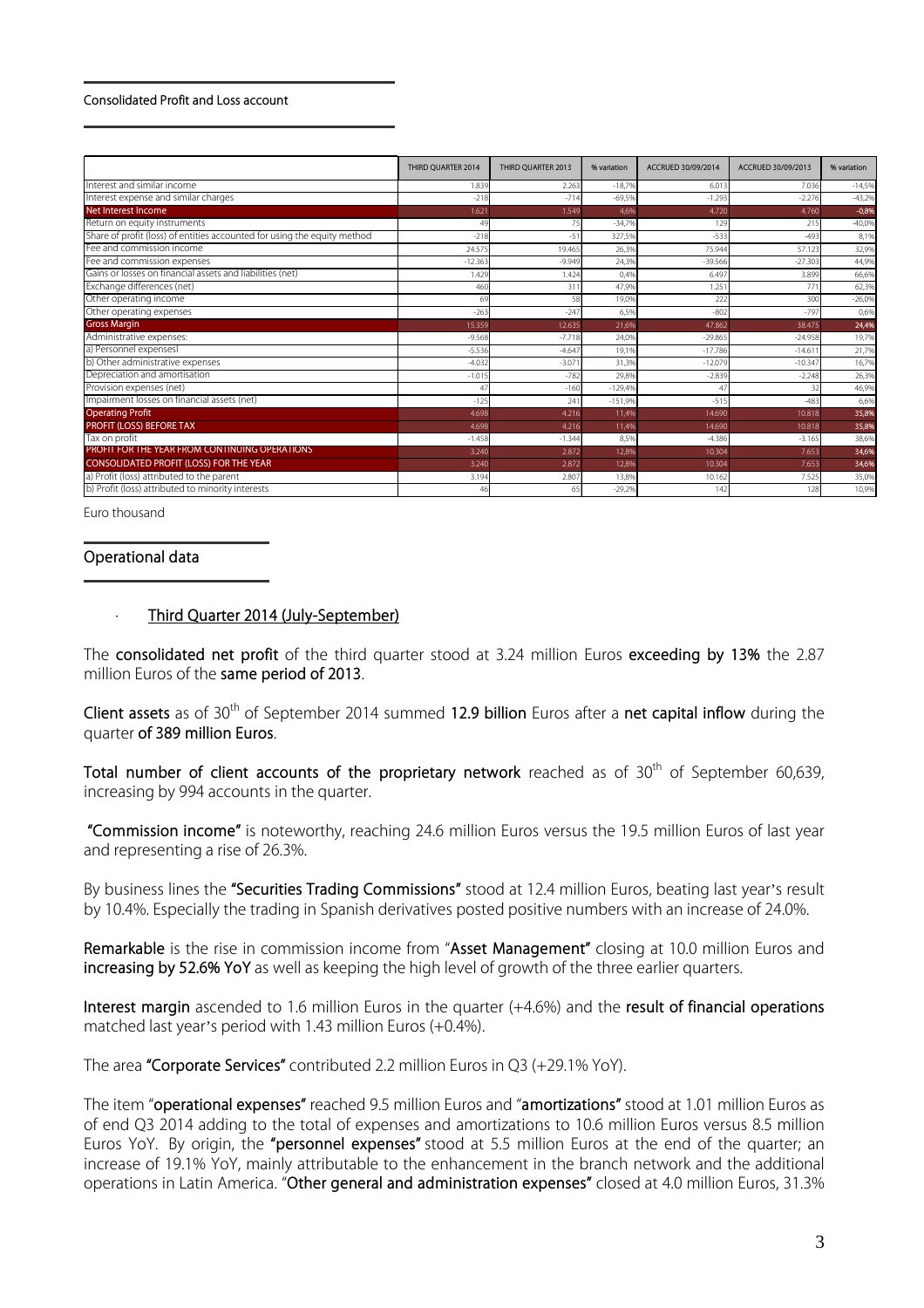higher than at the end of third quarter 2013 due to the enhancement of the branch network. The item **"amortizations"** rose by 29.8% reaching 1.015 million Euros.

### · **Accumulated Figures 2014 (January-September)**

The **"net consolidated profit"** as of end third quarter 2014 stood at **10.3 million Euros** compared to 7.65 million Euros year on year, an increase of 34.6%.

**Net client capital inflow** during the first nine months totals **1.356 billion Euros**.

The **number of client accounts in the proprietary network** increased during the three quarters of 2014 by 5,506 accounts.

During this period "**commission income"** grew by 32.9% reaching 75.9 million Euros. **Net commissions** increase by 22.5% and summed 37.9 million Euros.

By lines of business, the highest increase during the first nine months posted the **commissions originating** from **"Asset Management"** ascending to 27.6 million Euros and contrasting with the 18.3 million Euros of last year, a rise of **50.7%**. **"Trading Commissions"** rose to 41.3 million Euros at the end of the third quarter versus 32.7 million Euros as of end of third quarter 2013, an increase of 26.6%. The income from **"Corporate Services"** generated commission income of 6.9 million Euros at the end of third quarter 2014 incrementing by 13.4% the 2013 result of 6.1 million Euros.

### **Highlight is on the positive development of commission income from asset management, maintaining its growth during third quarter of 2014.**

**"Interest margin" reached 4.7** million Euros and is similar to last year's result (-0.8%) even in the environment of a strong decline of interest rates.

In respect of **"**r**esult of financial operations and dividends"** the number reached in the business year ascended to 6.5 million Euros versus 3.9 million Euros the year before (+66.6%).

Turning to costs the "**cost of operation"** registered at the end of the third quarter 2014 reached 29.9 million Euros and experienced a growth of 19.7% year on year when they stood at 25.0 million Euros.

By cost category "**personnel expenses"** accumulated during the period a rise of 21.7% reaching 17.8 million Euros, mainly attributable to enhancements in the branch organisation and the start of operations in Peru. **"Other general and administration expenses"** posted a growth of 16.7% ascending to 12.1 million Euros contrasting with the 10.3 million Euros at the end of the same period last year. Finally **"amortization"** rose by 26.3% and finished at 2.8 million Euros compared to 2.2 million Euros YoY.

Regarding the **average number of employees,** enhanced branch structures and the development of new domestic and international projects led to an increase in the workforce from 333 in Q3 2013 to 381 employees Q3 2014.

## **Market View and Outlook**

From our point of view **the environment of our activity will continue to be extremely demanding** during the last quarter of the year with **increases of volatility** in the markets and a **scenario of lower economic growth** demanding special attention to the management of risk.

**Renta 4 Banco is prepared to cope with this scenario given the sustained growth** of activity and profit and thanks to the **increased levels of client assets** obtained during the first nine months of the year and the **diversification as well as a prudent balanced composition of income sources**.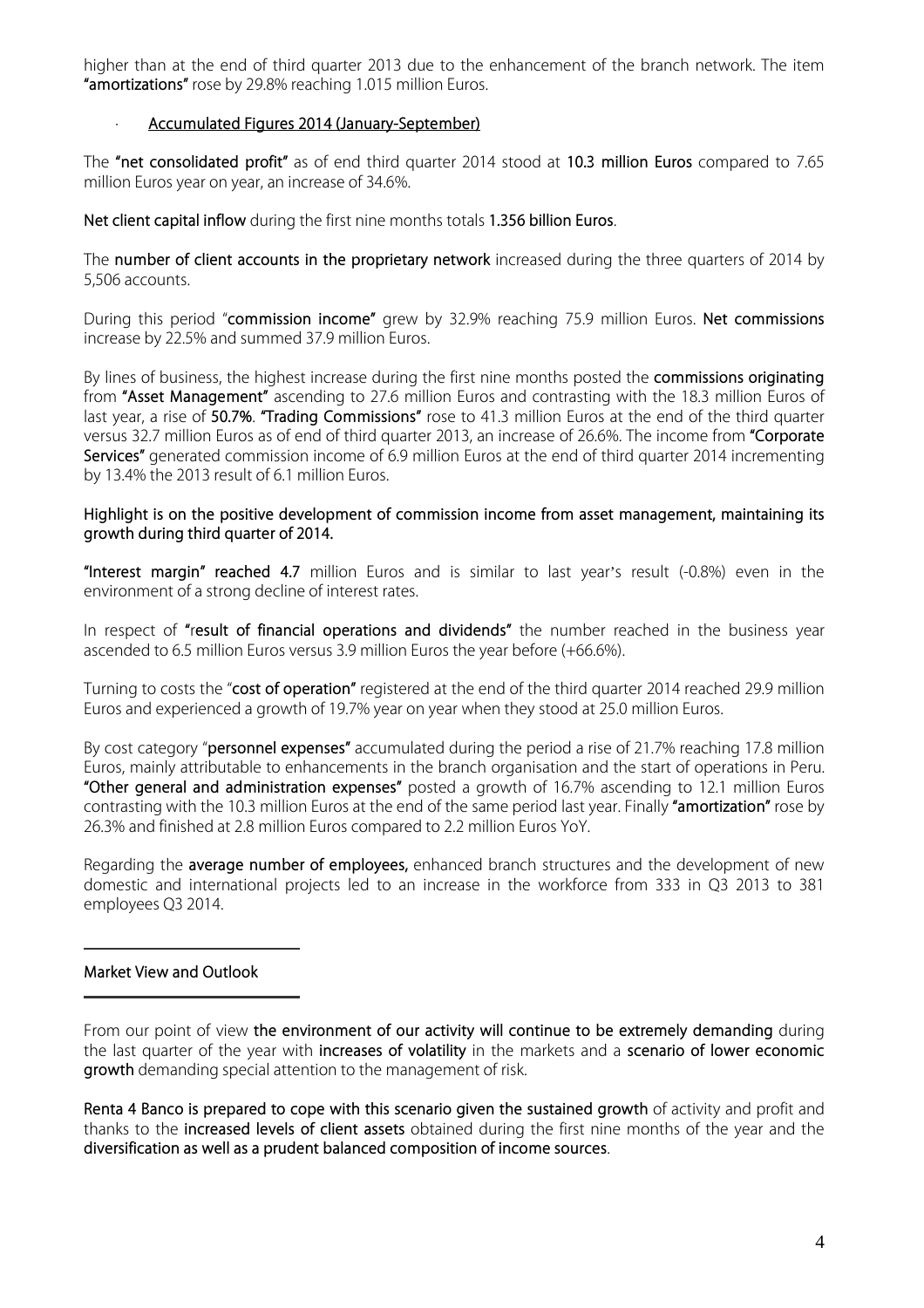**The Board of Directors in its meeting of 28th of October 2014** agreed to grant a **cash dividend of 0.063 Euros per share**. The dividend will be paid on the 31**st** of October 2014 for those being **shareholders as of 30th of October 2014**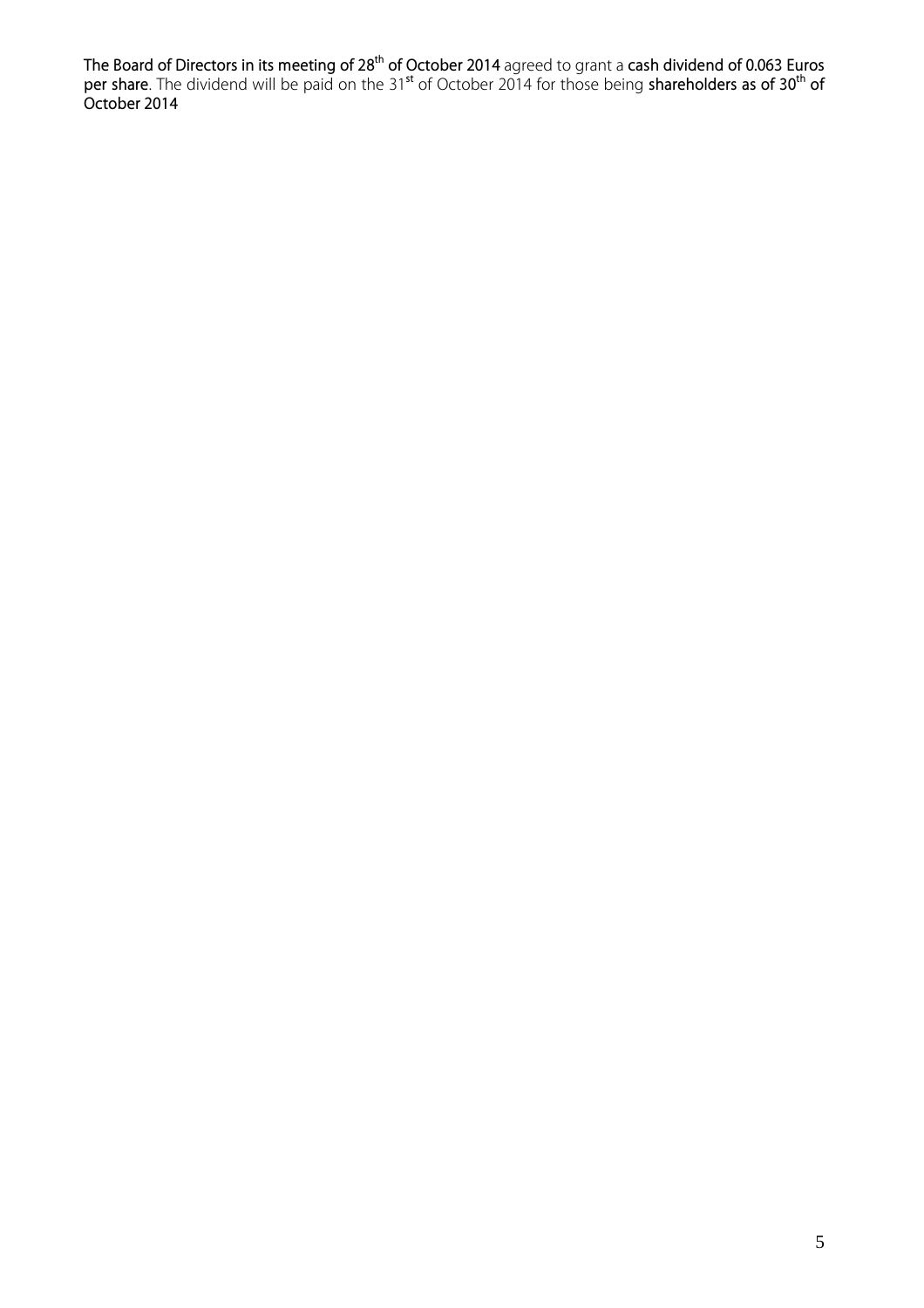| <b>CONSOLIDATED BALANCE SHEET</b>                                                                      |                |                  |  |  |  |  |
|--------------------------------------------------------------------------------------------------------|----------------|------------------|--|--|--|--|
| EURO THOUSAND                                                                                          |                |                  |  |  |  |  |
|                                                                                                        |                |                  |  |  |  |  |
| <b>ASSETS</b>                                                                                          | 30/09/2014     | 31/12/2013       |  |  |  |  |
|                                                                                                        |                |                  |  |  |  |  |
| 1. Cash and balances with central banks                                                                | 3.723<br>1.757 | 3.076<br>1.037   |  |  |  |  |
| 2. Financial assets held for trading<br>3. Other financial assets at fair value through profit or loss |                |                  |  |  |  |  |
| 4. Available-for-sale financial assets                                                                 | 603.902        | 401.834          |  |  |  |  |
| 5. Debt securities                                                                                     | 519.614        | 443.426          |  |  |  |  |
| 6. Held -to-maturity investments                                                                       |                |                  |  |  |  |  |
| 7. Ajustes a activos financieros por macro-coberturas                                                  |                |                  |  |  |  |  |
| 8. Hedging derivatives                                                                                 |                |                  |  |  |  |  |
| 9. Non-current assets held for sale                                                                    |                |                  |  |  |  |  |
| 10. Investments                                                                                        | 3.761          | 3.202            |  |  |  |  |
| a) Associates                                                                                          | 3.761          | 3.202            |  |  |  |  |
| b) Jointly controlled entities                                                                         |                |                  |  |  |  |  |
| 11. Insurance contracts linked to pensions                                                             |                |                  |  |  |  |  |
| 12. Reinsurance assets                                                                                 |                |                  |  |  |  |  |
| 13. Property and equipment:                                                                            | 34.385         | 32.372           |  |  |  |  |
| a) For own use                                                                                         | 30.140         | 28.360           |  |  |  |  |
| b) Investment properties                                                                               | 4.245          | 4.012            |  |  |  |  |
| 14. Intangible assets:                                                                                 | 18.088         | 17.447           |  |  |  |  |
| a) Goodwill                                                                                            | 15.460         | 15.460           |  |  |  |  |
| b) Otro intangible assets                                                                              | 2.628          | 1.987            |  |  |  |  |
| 15. Tax assets                                                                                         | 1.256          | 1.576            |  |  |  |  |
| a) Current<br>b) Deferred                                                                              | 0              | 57               |  |  |  |  |
| 16. Other assets                                                                                       | 1.256<br>1.779 | 1.519<br>729     |  |  |  |  |
| <b>TOTAL ASSETS</b>                                                                                    | 1.188.265      | 904.699          |  |  |  |  |
|                                                                                                        |                |                  |  |  |  |  |
| Euro Thousand                                                                                          |                |                  |  |  |  |  |
| TOTAL EQUITY AND LIABILITIES                                                                           | 30/09/2014     | 31/12/2013       |  |  |  |  |
|                                                                                                        |                |                  |  |  |  |  |
| <b>TOTAL LIABILITIES</b>                                                                               | 1.105.901      | 830.356          |  |  |  |  |
| 1. Financial liabilities held for trading                                                              | 502            | 372              |  |  |  |  |
| 2. Other financial liabilities at fair value through profit or loss                                    |                |                  |  |  |  |  |
| 3. Financial liabilities at amortized cost                                                             | 1.097.846      | 825.429          |  |  |  |  |
| 4. Changes in the fair value of hedged items in portfolio hedges of interest rate                      |                |                  |  |  |  |  |
| risk<br>5. Hedging derivatives                                                                         |                |                  |  |  |  |  |
| 6. Liabilities associated with non-current assets held for sale                                        |                |                  |  |  |  |  |
| 7. Liabilities under insurance contracts                                                               |                |                  |  |  |  |  |
| 8. Provisions                                                                                          | 130            | 207              |  |  |  |  |
| 9. Tax liabilities                                                                                     | 5.715          | 3.660            |  |  |  |  |
| a) Current                                                                                             | 3.899          | 2.253            |  |  |  |  |
| b) Deferred                                                                                            | 1.816          | 1.407            |  |  |  |  |
| 10. Fondo de la obra social (sólo Cajas de Ahorro y Cooperativas de crédito)                           |                |                  |  |  |  |  |
| 11. Other liabilities                                                                                  | 1.708          | 688              |  |  |  |  |
| 12. Cash                                                                                               |                |                  |  |  |  |  |
| EQUITY                                                                                                 | 82.364         | 74.343           |  |  |  |  |
| <b>OWN FUNDS</b>                                                                                       | 80.285         | 74.025           |  |  |  |  |
| 1. Capital or endowment fund                                                                           | 18.312         | 18.312           |  |  |  |  |
| a) Issued capital                                                                                      | 18.312         | 18.312           |  |  |  |  |
| b) Less: uncalled capital                                                                              |                |                  |  |  |  |  |
| 2. Share premium                                                                                       | 8.496          | 8.496            |  |  |  |  |
| 3. Reserves                                                                                            | 45.382         | 37.520           |  |  |  |  |
| 4. Other equity instruments                                                                            | 142            | 1.027            |  |  |  |  |
| 5. Less: Treasury shares                                                                               | $-2.209$       | $-488$           |  |  |  |  |
| 6. Profit (loss) attributable to the parent<br>7. Less: Dividends and remuneration                     | 10.162         | 11.099           |  |  |  |  |
| <b>VALUATION ADJUSTMENTS</b>                                                                           | 0<br>598       | $-1.941$<br>-993 |  |  |  |  |
| 1. Available-for-sale financial assets                                                                 | 836            | $-809$           |  |  |  |  |
| 2. Cash flow hedges                                                                                    |                |                  |  |  |  |  |
| 3. Hedges in net investments in foreign operations                                                     |                |                  |  |  |  |  |
| 4. Exchange differences                                                                                | $-238$         | $-184$           |  |  |  |  |
| 5. Non-current assets held for sale                                                                    |                |                  |  |  |  |  |
| 6. Companies accounted using the equity method                                                         |                |                  |  |  |  |  |
| 7. Other valuation adjustments                                                                         |                |                  |  |  |  |  |
| TOTAL EQUITY ATTRIBUTABLE TO THE PARENT                                                                | 80.883         | 73.032           |  |  |  |  |
| <b>MINORITY INTERSTS</b>                                                                               | 1.481          | 1.311            |  |  |  |  |
| 1.Valuation adjustments                                                                                | 120            | 88               |  |  |  |  |
| 2. Others                                                                                              | 1.361          | 1.223            |  |  |  |  |
|                                                                                                        | 1.188.265      | 904.699          |  |  |  |  |